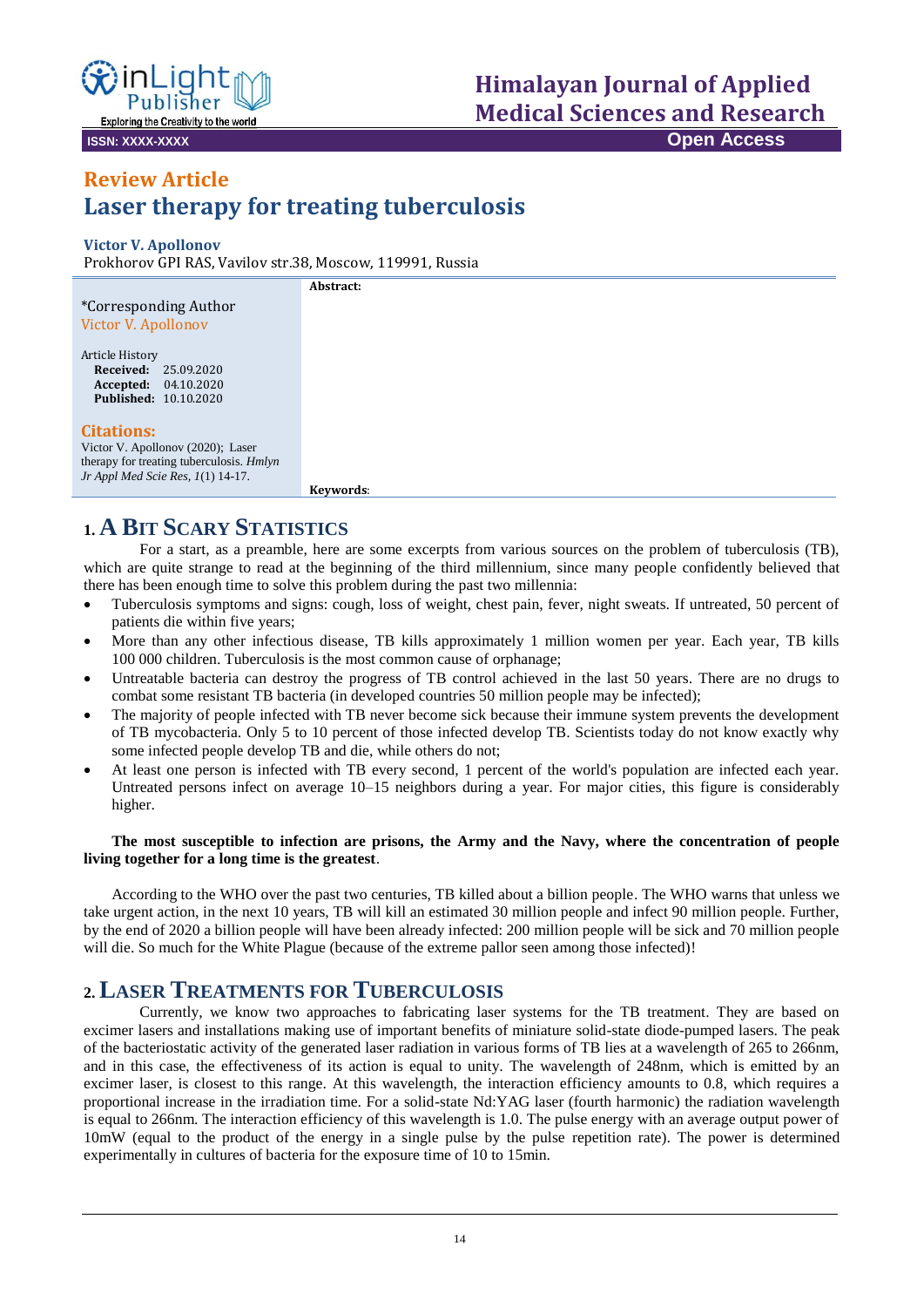For an excimer laser the pulse repetition rate is no more than 100Hz; therefore, the energy of a single pulse is less than 0.1mJ, which can lead to tissue burn at a pulse duration of 5–10ns. To ensure a 'soft' effect on tissues, it is needed to reduce the pulse energy by one or two orders of magnitude, which is possible, but requires a proportional increase in the exposure time. At these energies (0.1mJ) an optical fiber is usually damaged. An optical fiber requires a high optical purity of working surfaces which is problematic when administering it in various cavities. The destruction of the output end of the fiber may cause penetration of small glass fragments into the patient. In a solid-state laser the pulse repetition rate is maintained at a level of 10000Hz; therefore, the energy of a single pulse is only 0.001mJ. That is why the soft tissue burn and destruction of optical fibers in the case of solid-state lasers is fundamentally impossible.

Now let us say a few words about the service life of some elements of lasers. In the case of an excimer laser, the main element is a gas tube, whose service life is about 1000–2000 hours at a cost of about 1000 USD. High-energy pulses can also lead to an early failure of optical elements. In the case of a solid-state laser, the essential element is a laser diode, whose service life amount to least 5000 hours at a cost of 700–800 USD.

The presence of hazards when working with lasers discussed is as follows. An excimer laser has in its design a significant amount of harmful gas. Besides, this laser requires a high voltage for its operation (about 10kV). The design of solid-state lasers is free of hazards, whereas the cost of the components of these lasers is approximately comparable with that of excimer lasers.

As for the additional conditions of production of the laser sources discussed, excimer lasers, apart from standard a optical-mechanical and an installation sites, also require the presence of a vacuum site, equipped to work with poisonous gases. The production of solid-state lasers requires only a standard optical-mechanical and an installation sites.

#### **3. AMULET SEMICONDUCTOR LASER APPARATUS**

An Amulet semiconductor laser apparatus with a fiber for introducing radiation in the affected area through an injection needle is intended for the treatment of destructive forms of pulmonary and bone TB that are resistant to conventional medical treatment, as well as to shorten the treatment of common forms of TB by topical exposure of the infected surface to ultraviolet (UV) radiation with a wavelength of 266 nm, which has very strong bactericidal and bacteriostatic effects. UV radiation in this case has low intensity and only affects the microflora without any damage of the living tissues of the human body. The typical time of UV irradiation of the affected area is 5 to 15min. In this case, the traumatic effect is absent.

The Amulet apparatus (Figure 1.) is designed to treat patients with tuberculosis affecting lungs, bronchi, bones and joints, to cure diseases associated with suppurative infections and other inflammatory processes, with the abnormal healing process, with the immune system variations and instability of the capillary circulation. In addition, the apparatus can be used in endosurgery, phthisiology, otolaryngology, traumatology, and stomatology, treatment of burns, gynecology, therapy, surgery, urology, proctology, and dermatology.

| Emission wavelength (nm)          | 266                     |
|-----------------------------------|-------------------------|
| Average output power (mW)         | 2.5, 5, 10              |
| Pulse repetition rate (kHz)       | $10 - 20$               |
| Pulse duration (ns)               | $5 - 7$                 |
| Beam diameter (mm)                | < 0.5                   |
| Radiation outcoupling             | Fiber                   |
| Fiber diameter $(\mu m)$          | $400 - 800$             |
| Power consumption (220V/50Hz) (W) | $<$ 200                 |
| Service life (h)                  | >2000                   |
| Cooling                           | Air                     |
| Dimensions (mm)                   | $450\times165\times290$ |
| Weight (kg)                       | $<$ 12                  |

#### **The main technical characteristics of the Amulet apparatus:**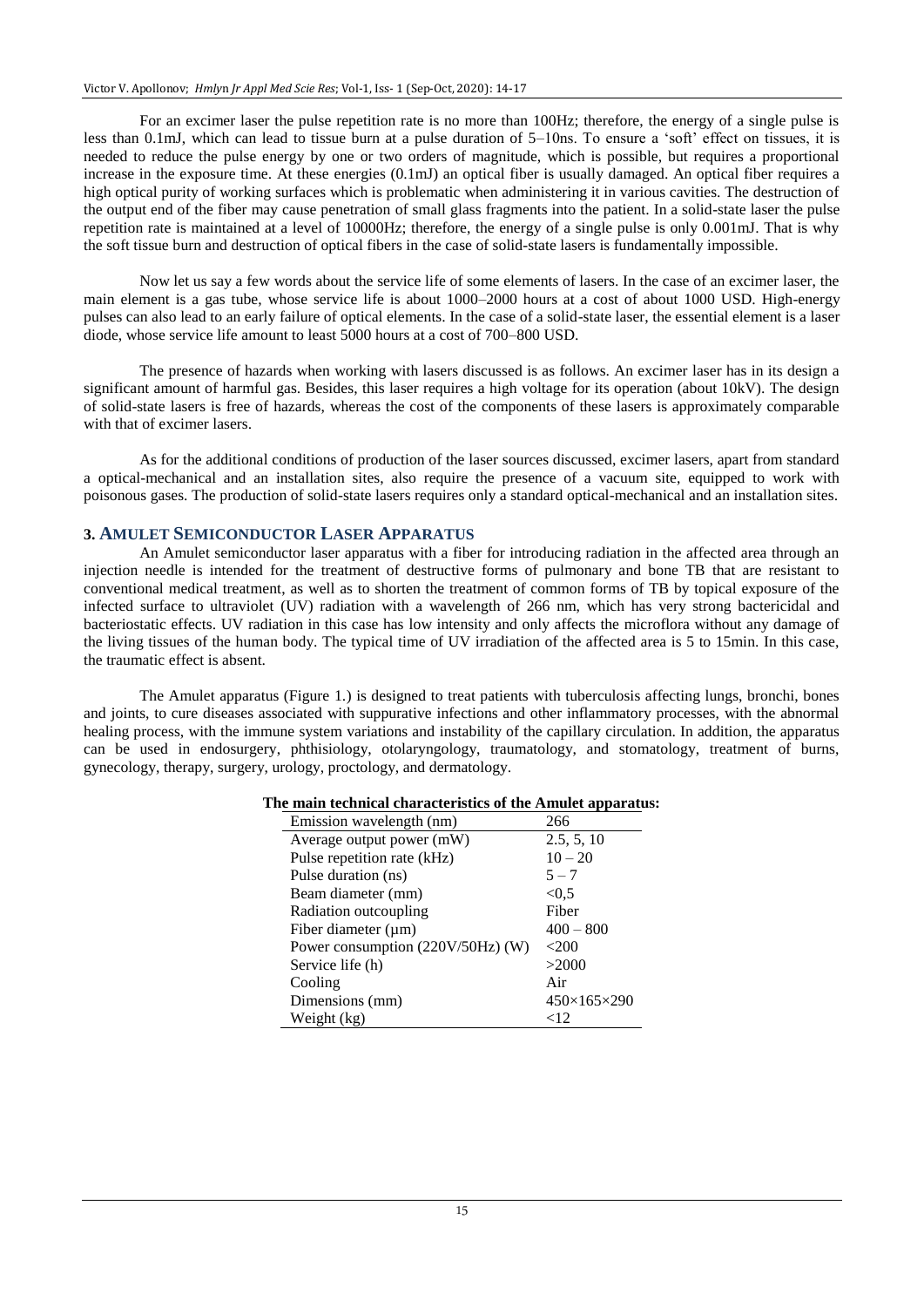

**Figure 1.** General appearance of the Amulet apparatus

#### **4. CLINICAL TRIALS OF THE AMULET APPARATUS**

In accordance with the decision of the Commission on Tools, Instruments, Apparatus and Materials used in General Surgery of the Committee on New Medical Technology of the Ministry of Health of the Russian Federation (Protocol No. 3 dated 22 March 2001) and relevant orders of the Main Military Medical Directorate of the Ministry of Defence (Department of endoscopy and surgical department for treatment of patients with complicated forms of TB of the lungs), the Director of the Research *Institute* of *Phthisiopulmonology*, *I.M. Sechenov* Moscow Medical Academy (Department for the treatment of patients with bone and joint tuberculosis) and the Director of the *Central Research Institute* of *Tuberculosis* of Russian Academy of *Medical Sciences* (Department of pulmonary tuberculosis), we performed clinical trials of a prototype of a therapeutic UV solid-state diode-pumped laser (Amulet), produced by LLC Energomashtehnika. The laser emits middle-level low-energy UV radiation with a wavelength of 266nm and intensity of up to  $10mW/cm<sup>2</sup>$  at the fiber output.

The use of low-energy laser radiation in medicine is very beneficial in the treatment of TB patients because of its ability to cause an analgesic, an anti-inflammatory and an anti-edema effects, as well as physiological and reparative regeneration of tissues (**Figure 2, 3**).

The effectiveness of the therapeutic UV solid-state diode-pumped laser was tested in 7 patients with bronchial tuberculosis, 4 patients with laryngeal tuberculosis, 7 patients with chronic tuberculous empyema, 14 patients with osteoarticular tuberculosis complicated by surface wounds.

During the clinical trials, we improved the optical fibers which made it possible to increase the area of laser radiation scattering both in the case of endobronchial and transthoracic introduction of the fiber. Pathologically altered tissues were irradiated as a part of complex therapy of TB, including 4–5 anti-tuberculosis medications. In the process of clinical trials we monitored the presence of TB mycobacteria in abnormal tissues and performed histological studies of inflammatory changes. The TB-affected tissues of the patients were irradiated through a bronchoscope. The TB process in these patients had the following localization and character:

- Bronchial TB in the middle lobe, fistula;
- Bronchial TB in the middle lobe, ulcer;
- Bronchial TB at segmental (B6) bronchi, infiltration;
- Laryngeal TB with the destruction of epiglottis;
- Pulmonary TB, cavern and thoracic fistulas:

Mycobacterium TB was found in all the patients.

#### **Exposure Conditions:**

- The intensity of the radiation is constant.
- The distance of the distal end of the optical fiber from the irradiated surface is 1-2cm.
- The exposure time is 30s.
- The number of laser treatments is 8-12.

The use of therapy solid-state diode-pumped laser UV radiation together with specific and intensive healthimproving restorative treatment at the end of clinical trials showed that the oronasal fistula was free of cheesy masses. In the course of the microscopy of bronchoalveolar lavage fluids, TB mycobacteria were net found. Besides, a decrease in inflammation of the bronchial mucosa was visually ascertained. The histological examination of biopsy material revealed rapid healing, formation of fibrosis in the bronchial mucosa with signs of hyalinization, and narrowing of the bronchial